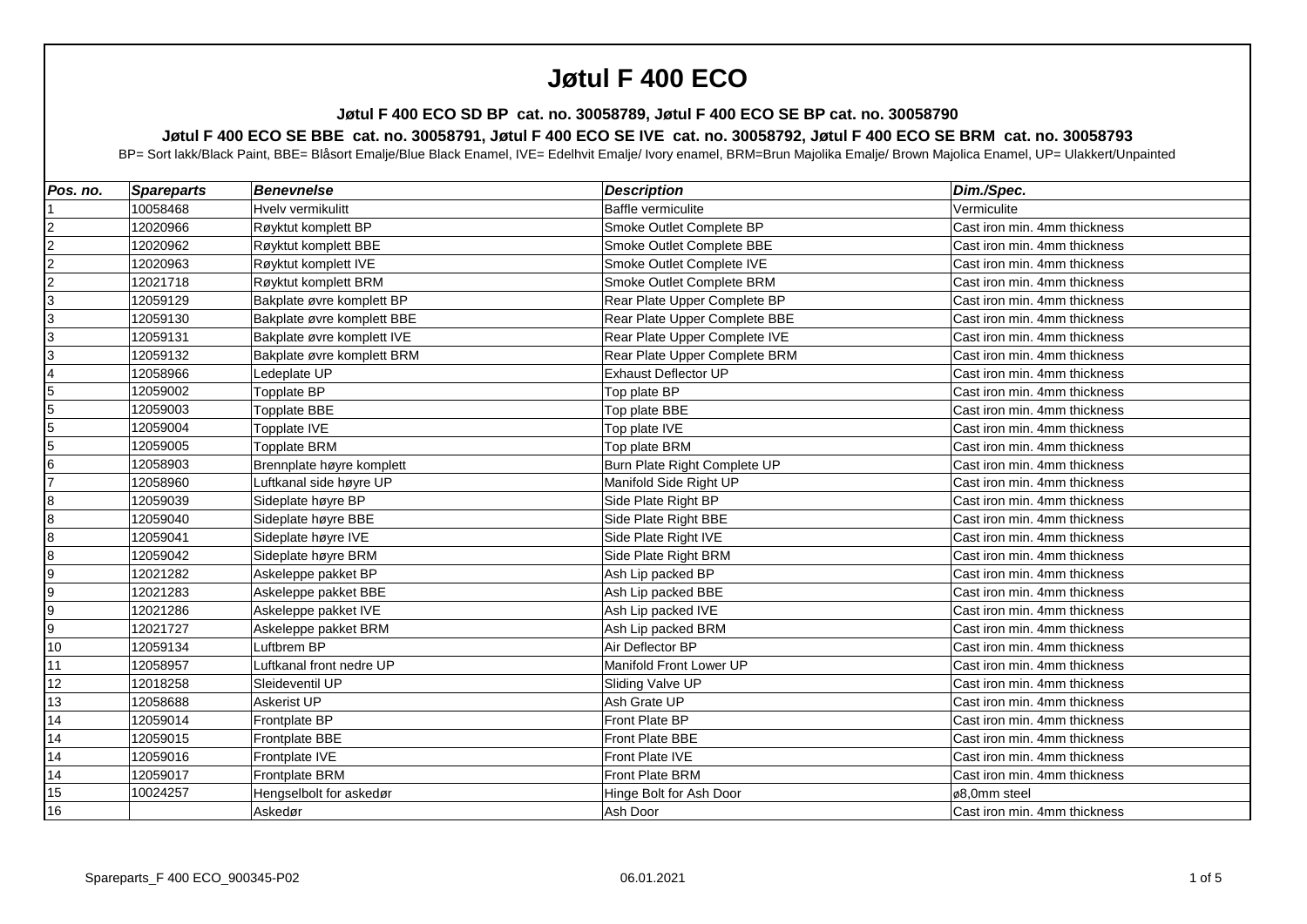**Jøtul F 400 ECO SD BP cat. no. 30058789, Jøtul F 400 ECO SE BP cat. no. 30058790**

**Jøtul F 400 ECO SE BBE cat. no. 30058791, Jøtul F 400 ECO SE IVE cat. no. 30058792, Jøtul F 400 ECO SE BRM cat. no. 30058793**

| Pos. no. | <b>Spareparts</b> | <b>Benevnelse</b>                  | <b>Description</b>                 | Dim./Spec.                                |
|----------|-------------------|------------------------------------|------------------------------------|-------------------------------------------|
| 17       | 10024011          | Fjær for klinke                    | Spring for Latch                   | ø2mm stainless steel                      |
| 18       | 12021523          | Håndtak askedør komplett           | Handle Ash Door complete           |                                           |
| 18       | 10026768          | Låsebolt askedør                   | Lock Bolt Ash Door                 | ø10,0mm steel                             |
| 19       | 12021540          | Trehandtak askehus                 | Wooden Knob Ash House              | Wood                                      |
| 20       | 12015042          | Ben BP (1stk)                      | Leg BP (1pcs)                      | Cast iron min. 4mm thickness, hight 215mm |
| 20       | 12015034          | Ben BBE (1stk)                     | Leg BBE (1pcs)                     | Cast iron min. 4mm thickness, hight 215mm |
| 20       | 12015035          | Ben IVE (1stk)                     | Leg IVE (1pcs)                     | Cast iron min. 4mm thickness, hight 215mm |
| 20       | 12015039          | Ben BRM (1stk)                     | Leg BRM (1pcs)                     | Cast iron min. 4mm thickness, hight 215mm |
| 21       | 10024167          | Stengjern                          | Latch                              | 3mm thick stainless steel                 |
| 22       | 10058601          | Skjermplate under BP               | <b>Heatshield Under BP</b>         | Steel, black                              |
| 23       | 12021535          | Askehus komplett BP                | Ash house complete BP              | Cast iron min. 4mm thickness              |
| 23       | 12021536          | Askehus komplett BBE               | Ash house complete BBE             | Cast iron min. 4mm thickness              |
| 23       | 12021538          | Askehus komplett IVE               | Ash house complete IVE             | Cast iron min. 4mm thickness              |
| 23       | 12021722          | Askehus komplett BRM               | Ash house complete BRM             | Cast iron min. 4mm thickness              |
| 24       | 10024589          | Askeskuff                          | Ash Pan                            | 0,9mm steel plate                         |
| 25       | 10025490          | Hylse                              | Sleeve                             | Ø10,1x1,0 h=9,5                           |
| 26       | 10024590          | Hendel sleideventil                | Handle Air Setting                 | ø5,0mm steel                              |
| 27       | 12058949          | Bunnplate nedre UP                 | Bottom Plate Lower UP              | Cast iron min. 4mm thickness              |
| 28       | 12059010          | Bunnplate øvre BP                  | Bottom Plate Upper BP              | Cast iron min. 4mm thickness              |
| 28       | 12059011          | Bunnplate øvre BBE                 | Bottom Plate Upper BBE             | Cast iron min. 4mm thickness              |
| 28       | 12059012          | Bunnplate øvre IVE                 | Bottom Plate Upper IVE             | Cast iron min. 4mm thickness              |
| 28       | 12059013          | <b>Bunnplate øvre BRM</b>          | <b>Bottom Plate Upper BRM</b>      | Cast iron min. 4mm thickness              |
| 29       | 12058901          | Brennplate venstre komplett        | Burn Plate Left Complete UP        | Cast iron min. 4mm thickness              |
| 30       | 10058474          | Isolasjonsmatte side høyre/venstre | Insulation Mat Side Right/Left     | Fibre                                     |
| 31       | 12058959          | Luftkanal side venstre UP          | Manifold Side Left UP              | Cast iron min. 4mm thickness              |
| 32       | 12059035          | Sideplate venstre BP               | Side Plate Left BP                 | Cast iron min. 4mm thickness              |
| 32       | 12059036          | Sideplate venstre BBE              | Side Plate Left BBE                | Cast iron min. 4mm thickness              |
| 32       | 12059037          | Sideplate venstre IVE              | Side Plate Left IVE                | Cast iron min. 4mm thickness              |
| 32       | 12059038          | Sideplate venstre BRM              | Side Plate Left BRM                | Cast iron min. 4mm thickness              |
| 33       |                   | Luftkanal bakre UP                 | Manifold Rear UP                   | Cast iron min. 4mm thickness              |
| 34       | 10058476          | Isolasjonsmatte luftkanal          | <b>Insulation Mat Air Manifold</b> | Fibre                                     |
| 35       | 10058477          | Isolasjonsmatte bakre              | <b>Insulation Mat Rear</b>         | Fibre                                     |
| 36       | 12059044          | Bakplate nedre BP                  | Rear Plate Lower BP                | Cast iron min. 4mm thickness              |
| 36       | 12059045          | <b>Bakplate nedre BBE</b>          | Rear Plate Lower BBE               | Cast iron min. 4mm thickness              |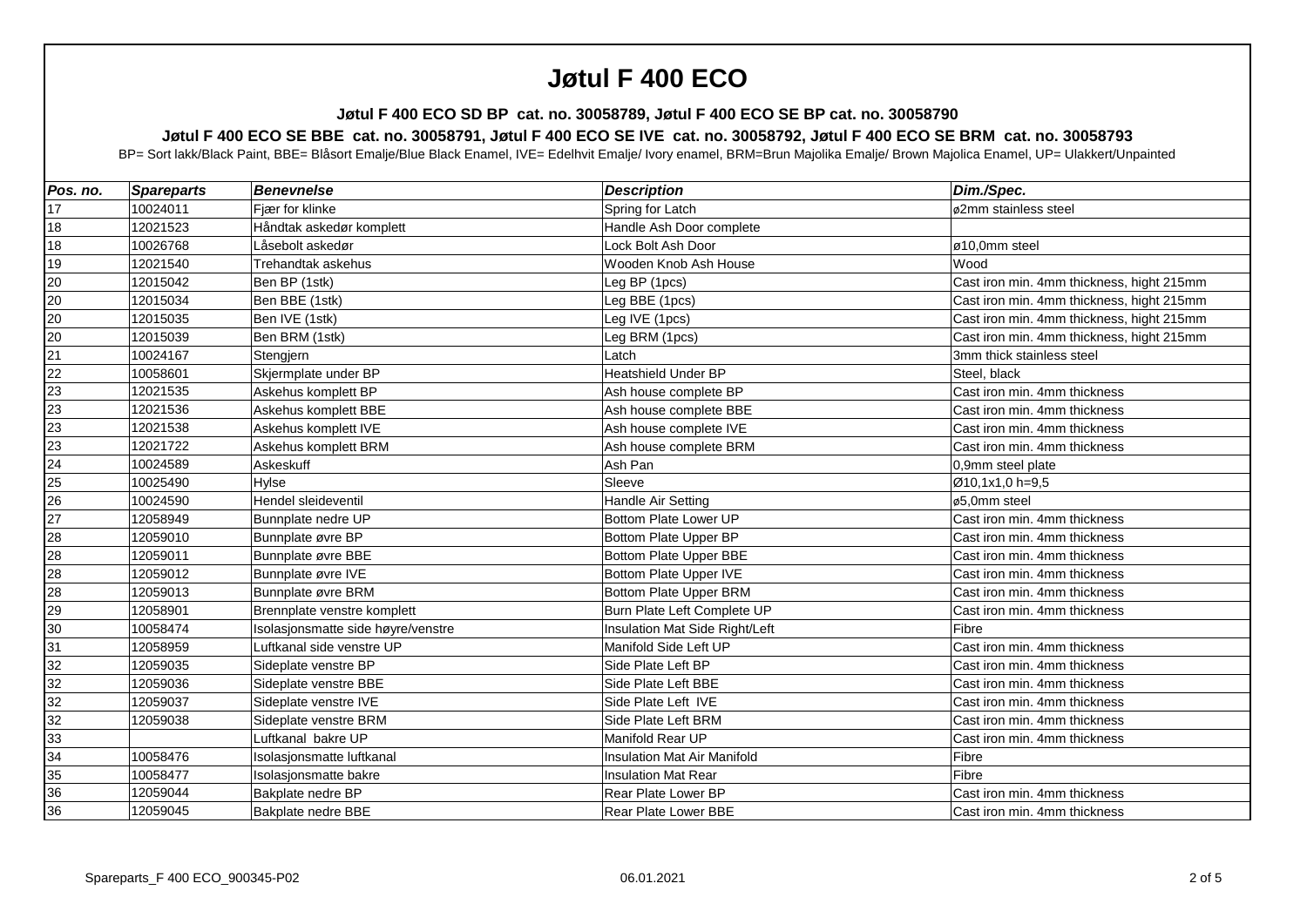**Jøtul F 400 ECO SD BP cat. no. 30058789, Jøtul F 400 ECO SE BP cat. no. 30058790**

**Jøtul F 400 ECO SE BBE cat. no. 30058791, Jøtul F 400 ECO SE IVE cat. no. 30058792, Jøtul F 400 ECO SE BRM cat. no. 30058793**

| Pos. no. | <b>Spareparts</b> | <b>Benevnelse</b>                        | <b>Description</b>                            | Dim./Spec.                   |
|----------|-------------------|------------------------------------------|-----------------------------------------------|------------------------------|
| 36       | 12059046          | Bakplate nedre IVE                       | <b>Rear Plate Lower IVE</b>                   | Cast iron min. 4mm thickness |
| 36       | 12059047          | Bakplate nedre BRM                       | Rear Plate Lower BRM                          | Cast iron min. 4mm thickness |
| 37       | 12058904          | Brennplate Bakre Komplett UP             | Burn Plate Rear Complete UP                   | Cast iron min. 4mm thickness |
| 37       |                   | <b>Brennplate Bakre UP</b>               | <b>Burn Plate Rear UP</b>                     | Cast iron min. 4mm thickness |
| 38       | 12058965          | Inspeksjonsdeksel                        | Inspection Lid UP                             | Cast iron min. 4mm thickness |
|          |                   | Hengseldubb, sortkromatisert             | Hinge pin, black chromated                    |                              |
| 39       | 10024103          | (for BP and BBE produkt)                 | (for BP and BBE products)                     | ø6x33mm, steel               |
|          |                   | Hengseldubb, forniklet                   | Hinge pin, nickel plated                      |                              |
| 39       | 10023975          | (for IVE and BRM produkt)                | (for IVE and BRM products)                    | ø6x33mm, steel               |
| 40       | 10026173          | Glassklips SD, produkt                   | Glass Clip, SD products                       | 1mm thick stainless steel    |
| 41       | 10049325          | Glassklips SE, produkt                   | Glass Clip, SE products                       | 1mm thick stainless steel    |
| 42       | 10025605          | Glass SD/SE                              | Glass SD/SE                                   | 4mm thick Ceramic glass      |
| 43       | 10025872          | Glasslist U-profil                       | U-Channel                                     | 0,7mm thick stainless steel  |
| 44       | 10024108          | Klips for låsing av pakningsender        | Clip for locking gasket ends                  | 1mm thick stainless steel    |
| 45       | 12021465          | Dør komplett uten glass SD BP            | Door complete without glass SD BP             |                              |
| 46       |                   | Dør SD (med spiler)                      | Door SD (with archs)                          | Cast iron min. 4mm thickness |
| 47       | 12036725          | Dør komplett uten glass SE BP            | Door complete without glass SE BP             |                              |
| 47       | 12051904          | Dør komplett uten glass SE BBE           | Door complete without glass SE BBE            |                              |
| 47       | 12051905          | Dør komplett uten glass SE IVE           | Door complete without glass SE IVE            |                              |
| 47       | 12051315          | Dør komplett uten glass SE BRM           | Door complete without glass SE BRM            |                              |
| 48       |                   | Dør SE (uten spiler)                     | Door SE (without archs)                       | Cast iron min. 4mm thickness |
| 49       | 12021215          | Vrider kompl m\treknott BP               | Latch compl w\wooden knob BP                  |                              |
| 49       | 12020952          | Vrider kompl m\treknott forniklet        | Latch compl w\wooden knob Nicl.               |                              |
| 49       |                   | Vrider BP (for BP produkt)               | Latch BP (for BP products)                    | Cast iron min. 4mm thickness |
| 49       |                   | Vrider Forniklet (for emaljerte produkt) | Latch, nickel cromat (for enamelled products) | Cast iron min. 4mm thickness |
| 50       | 10023684          | Skrue M6X25 lang tapp                    | Screw M6x25 Long Dog Point Set                | Steel                        |
| 51       | 10024025          | <b>Treknott</b>                          | Wooden knob                                   | Hardved\hard wood            |
| 52       | 10024023          | Hylse                                    | Sleeve                                        | Ø8xØ6xL27,5mm, Steel         |
| 53       | 10023919          | Skive spesial                            | Washer special                                | Ø23xØ8,2x2 insulating mat.   |
| 54       | 10024022          | Stengejern                               | Latch bolt                                    | ø10,0mm steel                |
|          |                   |                                          | <b>Gasket for Smoke Outlet</b>                |                              |
| 55       |                   | Pakning til røyktut mot Bakplate øvre    | towards Rear Plate Upper                      | LD-250-2 graph Ø6,4x930mm    |
|          |                   | Pakning til Bakplate øvre                | <b>Gasket for Rear Plate Upper</b>            |                              |
| 56       |                   | mot Bakplate nedre                       | towards Rear Plate Lower                      | LD-250-2 graph Ø6,4x840mm    |
| 57       |                   | Pakning til Topplate                     | <b>Gasket for Top Plate</b>                   | LD 375-2 Ø9,5x1840mm         |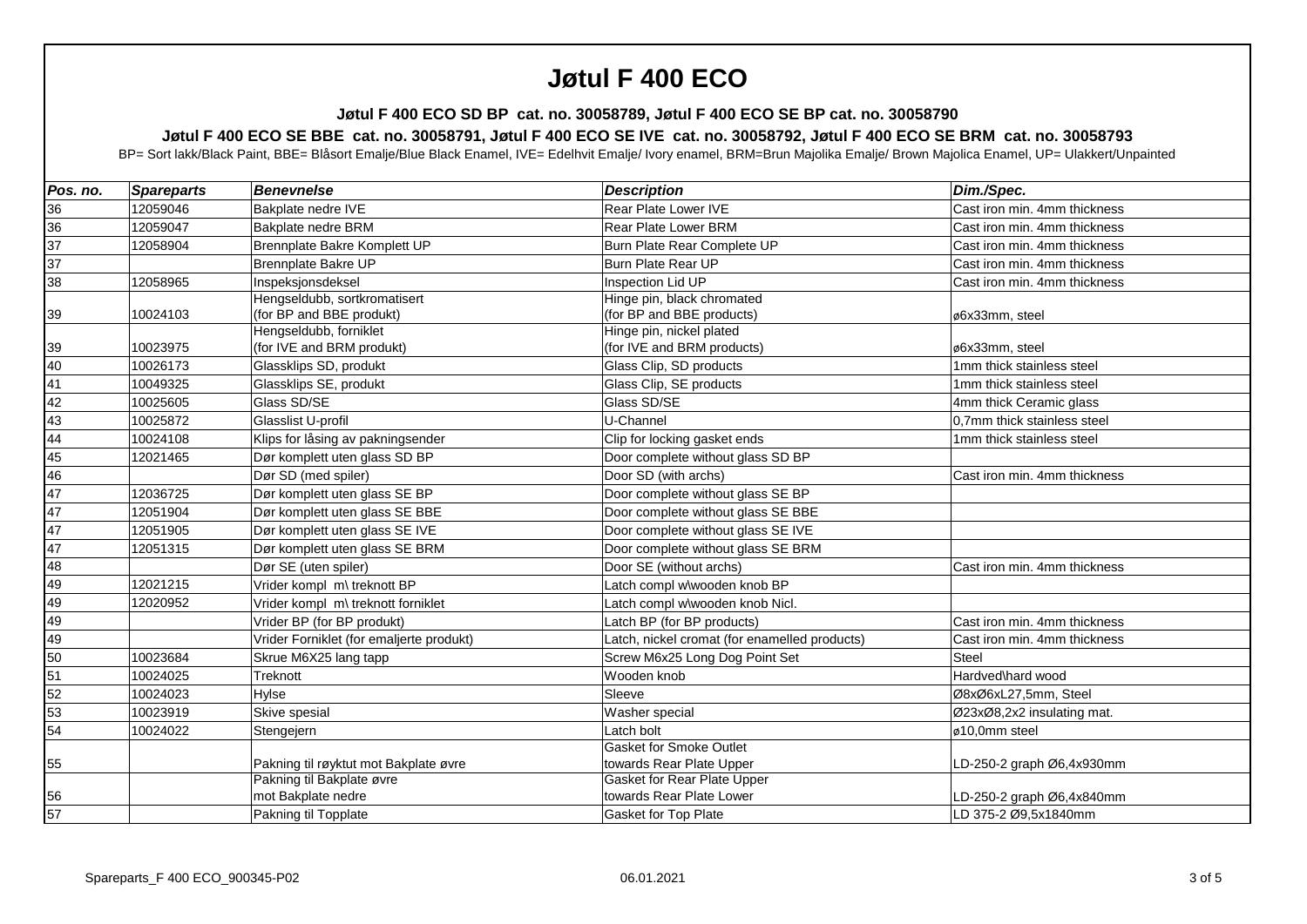**Jøtul F 400 ECO SD BP cat. no. 30058789, Jøtul F 400 ECO SE BP cat. no. 30058790**

**Jøtul F 400 ECO SE BBE cat. no. 30058791, Jøtul F 400 ECO SE IVE cat. no. 30058792, Jøtul F 400 ECO SE BRM cat. no. 30058793**

| Pos. no. | <b>Spareparts</b> | <b>Benevnelse</b>                                    | <b>Description</b>                                   | Dim./Spec.                                |
|----------|-------------------|------------------------------------------------------|------------------------------------------------------|-------------------------------------------|
| 58       |                   | Pakning til Askedør                                  | Gasket for Ash Door                                  | LD 375-2 Ø9,5x1020mm                      |
|          |                   | Pakning til Askehus                                  | <b>Gasket for Ash House</b>                          |                                           |
| 59       |                   | mot Bunnplate nedre                                  | towards Bottom Plate Lower                           | LD-250-2 graph Ø6,4x940mm                 |
| 60       |                   | Pakning til Hendel sleideventil                      | Gasket for Handle Air Setting                        | LD 375-2 Ø9,5x140mm                       |
| 61       |                   | Pakning til Inspeksjonsdeksel                        | Gasket for Inspection Lid                            | LD-250-2 graph Ø6,4x500mm                 |
| 62       |                   | Pakning til Glass                                    | <b>Gasket for Glass</b>                              | LD-250-2 graph Ø6,4x1450mm                |
| 63       |                   | Pakning til Dør mot Frontplate                       | Gasket for Door towards Front Plate                  | LD 375-2 Ø9,5x1750mm                      |
| 64       | 10023465          | Skrue sekskanthode M8x16 DIN 933                     | Screw Hexagon Cap M8x16 DIN 933                      | St8.8 / ANSI B18.2                        |
| 65       | 10023661          | Skrue sekskant med flens M8x16 DIN 6921              | Screw Hex Cap Flange M8x16 DIN 6921                  | St8.8 / ANSI B18.2                        |
| 66       | 10023662          | Skrue sekskant med flens M8x20 DIN 6921              | Screw Hex Cap Flange M8x20 DIN 6921                  | St8.8 / ANSI B18.2                        |
| 67       | 10023663          | Skrue sekskant med flens M8x25 DIN 6921              | Screw Hex Cap Flange M8x25DIN 6921                   | St8.8 / ANSI B18.2                        |
| 68       | 10023550          | Skrue sekskanthode M8x50 DIN 933                     | Screw Hexagon Cap M8x50 DIN 933                      | St8.8 / ANSI B18.2                        |
| 69       | 10023541          | Skrue sekskant med flens M6x16 DIN 6921              | Screw Hex Cap Flange M6x16 DIN 6921                  | St8.8 / ANSI B18.2                        |
| 70       | 10023536          | Skrue sekskant med flens M6x25 DIN 6921              | Screw Hex Cap Flange M6x25 DIN 6921                  | St8.8 / ANSI B18.2                        |
| 71       | 10023561          | Skrue sylinderh. innv. sekskant lavh. M6x8 DIN 7984  | Screw cylinder head int.hex. low head M6x16 DIN 7984 | St8.8 / ANSI B18.2, black                 |
| 72       | 10023588          | Skrue sylinderh. innv. sekskant M6x12 DIN 912        | Screw cylinder head int.hex M6x12 DIN 912            | St8.8 / ANSI B18.2, phosphate             |
| 73       | 10023689          | Skrue, maskin M6x60 ElZn DIN 7985                    | Screw machine M6x60 EIZn DIN 7985                    | Pan head pozidrive, steel                 |
| 74       | 10023611          | Skrue, maskin M6x40 ElZn DIN 7985                    | Screw machine M6x40 EIZn DIN 7985                    | Pan head pozidrive, steel                 |
| 75       | 10023666          | Mutter sekskant med flens M6 DIN 6923                | Nut Hexagon Cap Flange M6 DIN 6923                   | St8.8 / ANSI B18.2                        |
| 76       | 10023475          | Mutter sekskant M6 DIN 934                           | Nut Hexagon M6 DIN 934                               | St8.8 / ANSI B18.2                        |
| 77       | 10023552          | Mutter sekskant M10 DIN 934                          | Nut Hexagon M10 DIN 934                              | St8.8 / ANSI B18.2                        |
| 78       | 10024339          | Skive M6 messing                                     | Washer M6 Brass                                      | $  \phi$ 6,2x $\phi$ 12x1,8, steel        |
| 79       | 10023464          | Skive M6 ElZn                                        | Washer M6 ELZn                                       | Ø6,4xØ12,5x1,6, St8,8, DIN 125, steel     |
| 80       | 10023578          | Skive M10 svart, spesial (for BP produkt)            | Washer M10 Black, Special (for BP products)          | Ø10,5xØ25x1,5 Steel                       |
|          |                   |                                                      | Washer M10 Nickel plated, Special                    |                                           |
| 80       | 10023571          | Skive M10 forniklet, spesial (for emaljerte produkt) | (for enamelled products)                             | Ø10,5xØ25x1,5 Steel                       |
| 81       | 10023568          | Skive M8 ElZn                                        | Washer M8 ElZn                                       | Ø8,4xØ17x1,6, St8,8, DIN 125, steel       |
| 82       | 12020634          | Treknott med smådeler                                | Wooden knob inclusive small parts                    |                                           |
|          |                   |                                                      |                                                      |                                           |
|          |                   |                                                      |                                                      |                                           |
| 83       | 10025474          | Selvlukkemekanisme for dør                           | Self Closing Mechanism for door                      |                                           |
| 84       | 12015095          | Ben BP (1stk)                                        | Leg BP (1pcs)                                        | Cast iron min. 4mm thickness, hight 155mm |
| 84       | 12015093          | Ben BBE (1stk)                                       | Leg BBE (1pcs)                                       | Cast iron min. 4mm thickness, hight 155mm |
| 84       | 12028848          | Ben IVE (1stk)                                       | Leg IVE (1pcs)                                       | Cast iron min. 4mm thickness, hight 155mm |
| 84       | 12028851          | Ben BRM (1stk)                                       | Leg BRM (1pcs)                                       | Cast iron min. 4mm thickness, hight 155mm |